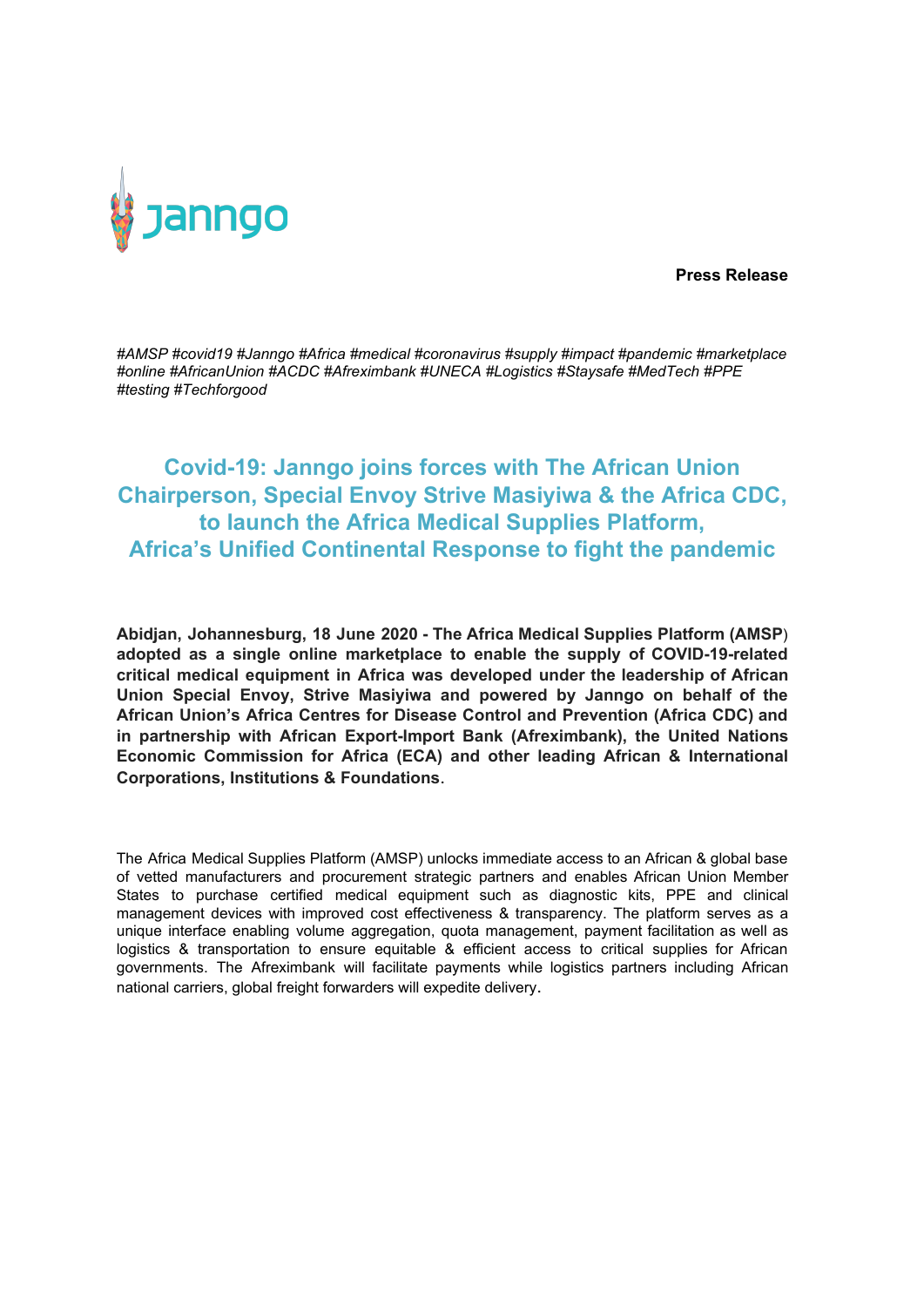

*"The Africa Medical Supply Platform is just one innovation that African countries have developed ourselves, to help mitigate the devastating impact of this pandemic that threatens both the health of our people and our national economies. We are already getting requests from other parts of the world to franchise the AMSP concept,"* said Special Envoy Strive Masiyiwa. He adds "*Africa is leading the way with this online solution to ensure all of our governments get access to PPEs and other urgent medical supplies they need, at fair prices."*

*"We commit to providing market intelligence on where the manufacturers are, facilitating pooled procurement when financial resources are made available through this initiative, and distributing these products to respective African destinations,"* said Dr John Nkengasong, Director of Africa CDC.

*"As a mission-driven organization, we are committed to serving our beloved continent in these trying times, leveraging Janngo's 3 main pillars :*

- *- our venture building capabilities, technology expertise & cross-border marketplace track-record to enable this platform initiative under the leadership of Special Envoy Strive Masiyiwa;*
- *- our financial & human capital to support our portfolio & dealflow more than ever, in particular logistics, healthtech & fintech startups on the frontline of the covid response;*
- *- our knowledge sharing sessions & webinars via Janngo Academy to empower our broader community of entrepreneurs to build resilience & adjust their activities to the pandemic effect.*

*The next 100 days are critical to turnaround the exponential trend of cases and deaths : both our sense of purpose & sense of urgency have never been stronger*" commented Fatoumata Bâ, Founder & Executive Chair of Janngo and Managing Partner of Janngo Capital.

--------